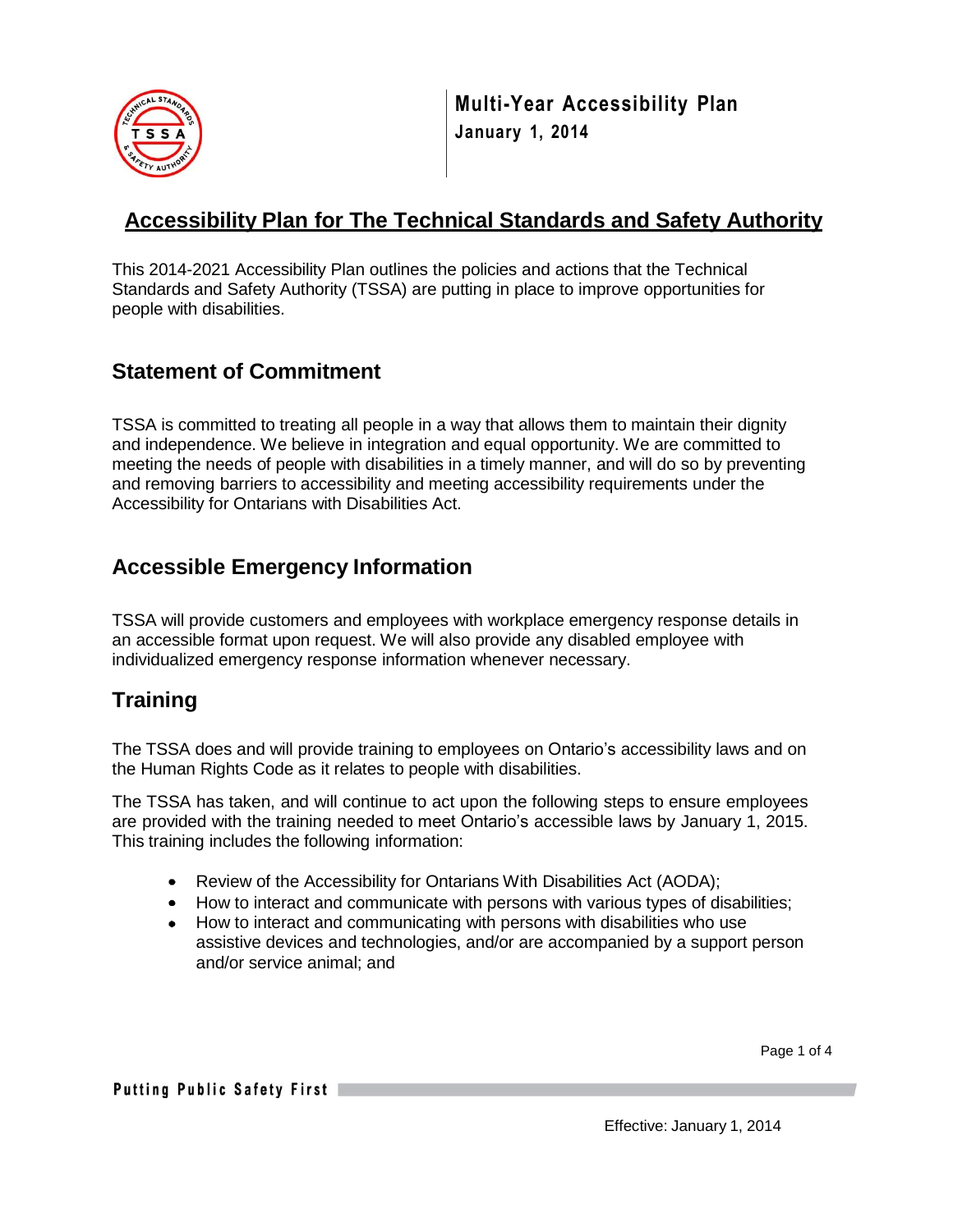

 What to do if a TSSA customer has difficulty accessing services due to a disability.

#### **Information and Communications**

The TSSA is committed to meeting the communication needs of people with disabilities. We will consult with people with disabilities to determine their information and communication needs.

The TSSA has ensured that the corporate website including the content on the site conforms to WCAG 2.0, Level A. Furthermore, TSSA will ensure that the website and content conforms to WCAG 2.0, Level AA by January 1, 2021.

## **Accessible Public Spaces**

TSSA mandate of public safety resonates throughout the public physical spaces located in and around our head office. Both formal and informal procedures are in place which are designed to notify individuals of disruptions to public spaces when attending the TSSA head office. These procedures include:

Formal: Advanced email/telephone notification of planned disruption to specialized physical features of the building (including but not limited to access ramps, designated wheelchair seating or accessible washrooms) will be provided to individuals scheduled to visit the office. Alternative measures will be outlined in this communication as well as an opportunity for individuals to ask for special concessions. Procedures for this will be outlined and communicated to the Facilities team.

Informal: In the event of emergency or unplanned maintenance to accessible parts of our public spaces, both physical signage and digital communications (website, intranet, email communication) will be leveraged to notify as many impacted individuals as possible. Notice will be provided as soon as is possible following the discovery of the disruption. Notices will include information about the reason for the disruption, the anticipated duration and a description of alternative facilities or services, if any, that are available. Procedures for this will be outlined and communicated to the Facilities team.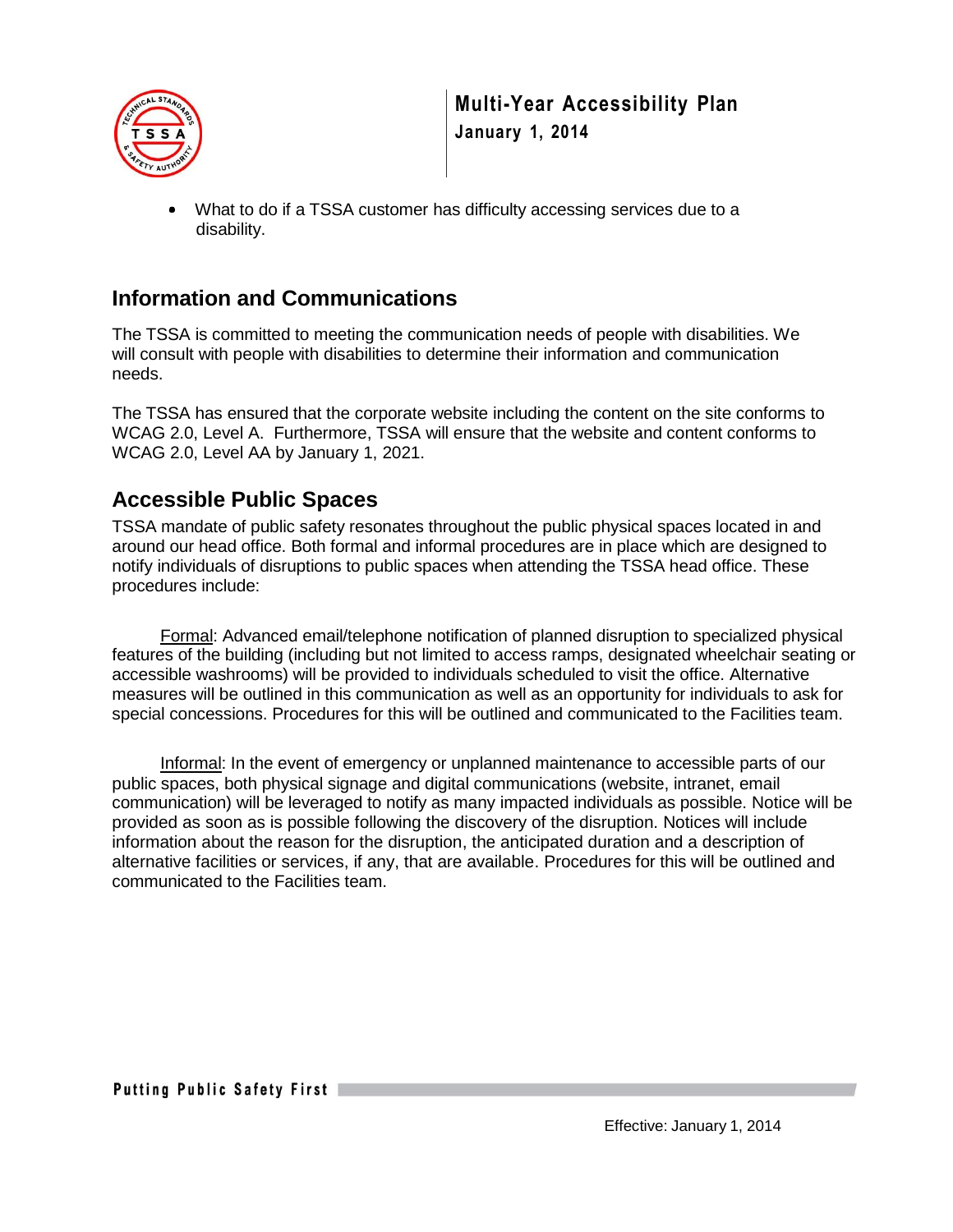

### **Feedback**

TSSA welcomes the opportunity to receive and respond to customer feedback. To assist us in being accessible, your feedback is appreciated and can be directed to TSSA by:

- Telephone: 1-877-682-8772
- E-mail: [customerservices@tssa.org](mailto:customerservices@tssa.org)
- In person or in writing: 3300 Bloor Street West, 14th floor Centre Tower, Toronto, Ontario, M8X-2X4

*Attention: Director, Facilities and Certification*

## **Employment**

The TSSA is committed to fair and accessible employment practices.

s

We have taken the following steps to notify the public and staff that TSSA does accommodate people with disabilities during the recruitment and assessment processes and upon hire when requested:

- Strive to ensure all applicants are able to view the positions posted on our external website which meets the necessary WCAG standards.
- Upon contacting applicants for an interview, we will make them aware of the availability of accommodations

Page 2 of 4

Putting Public Safety First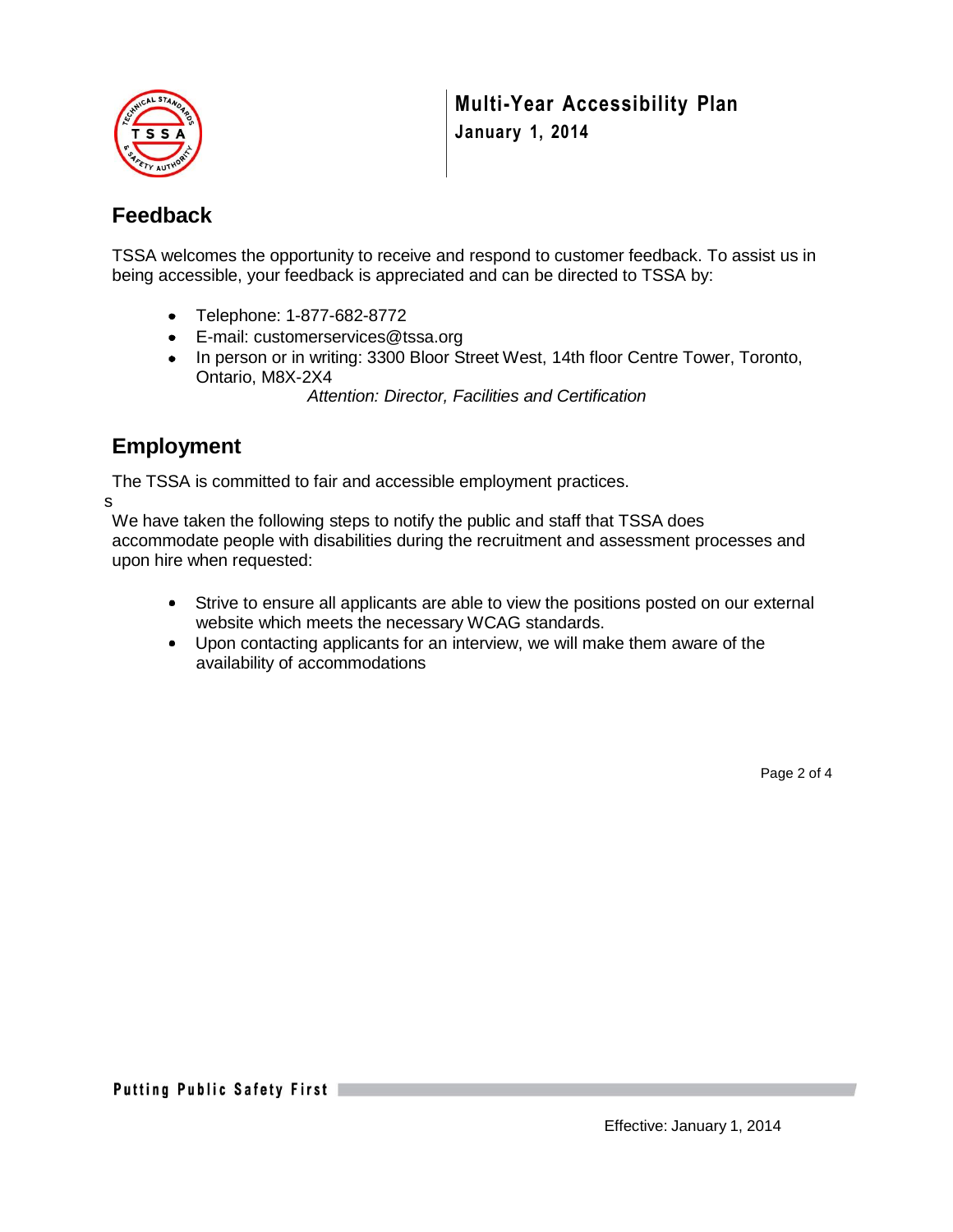

- Ensure that someone involved in the recruitment process is responsible for consulting with a job applicant who has requested accommodation
- All current and new employees will be made aware of the policies in place that provide support for employees with disabilities (e.g. Respect in the Workplace Policy, Leave of Absence Policy, etc.)

#### **Return To Work/ Accommodation Plans**

The TSSA commits to taking the following steps to develop and institute a process for developing individual accommodation and/or return-to-work plans for employees with a disability:

- Create and document an accommodation and/or return to work plan in conjunction with the employee, the employee's manager, Human Resources and the appropriate medical professionals
- Establish a timeframe for monitoring the plan and then review the plan on a regular basis with all involved to ensure the accommodation remains appropriate

#### **Performance Management/Career Development**

The TSSA commits to ensuring the accessibility needs of employees with disability needs are taken into account in all available processes including but not limited to performance management and career development. This will include reviewing the performance appraisal document with a disabled employee to ensure the disability has been taken into consideration in a fair and just manner.

#### **For more information or to request accessible formats of this document (at no charge)**

Please contact us at:

- Telephone: 1-877-682-8772
- E-mail: [customerservices@tssa.org](mailto:customerservices@tssa.org)
- In person or in writing: 3300 Bloor Street West, 14th floor Centre Tower, Toronto, Ontario, M8X-2X4

Page 3 of 4

Putting Public Safety First

Effective: January 1, 2014